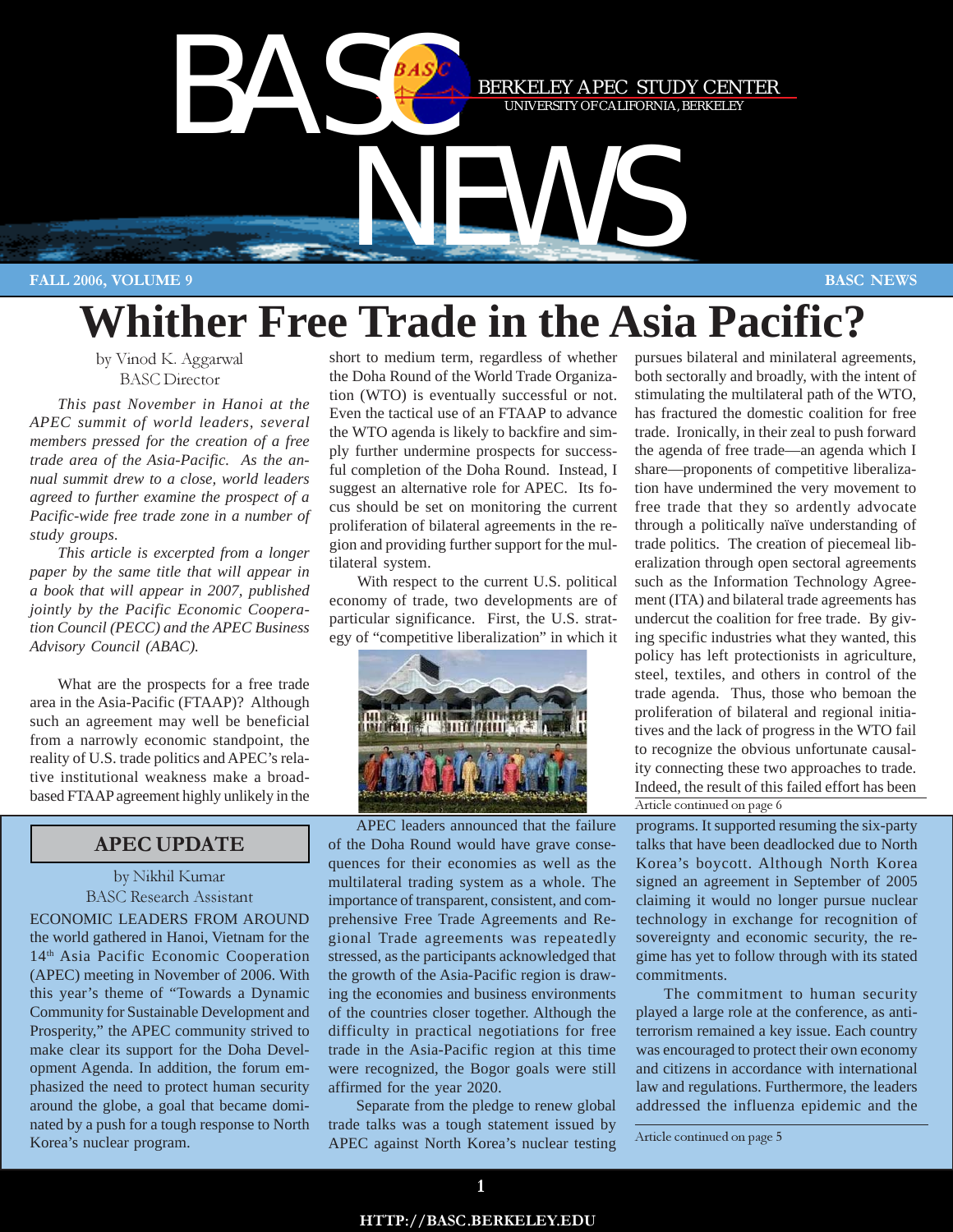# BASC NEWS

Published by the Berkeley Asia-Pacific Economic Cooperation Study Center (BASC)

> 802 Barrows Hall #1970 University of California Berkeley, CA 94720-1970

Tel: 510-643-1071 Fax: 510-643-1746 Email: basc@berkeley.edu http://basc.berkeley.edu

# BASC STAFF

Vinod K. Aggarwal Director

Jonathan Chow East Asia Project Director

Adam Cohon Assistant Editor, Business and Politics

> Robert Chen Research Assistant

> David Guarino Research Assistant

> Nihkil Kumar Research Assistant

Michael Ricci Research Assistant

Jessica Vu Research Assistant

Wither Free Trade in the Asia Pacific?...........................................................1 Vinod K. Aggarwal, BASC Director

| Nikhil Kumar, BASC Research Assistant  |
|----------------------------------------|
|                                        |
| Jessica Vu, BASC Research Assistant    |
| Robert Chen, Research Assistant        |
| David Guarino, BASC Research Assistant |

# DIRECTOR'S NOTES

WELCOME TO BASC NEWS. In this issue we examine the feasibility of an Asia-Pacific wide free trade zone and its projected impact for revitalizing APEC's economic agenda. The range of analyses and viewpoints presented in this issue indicate that the achievement of a Free Trade Area of the Asia Pacific (FTAAP) is highly problematical and will only weaken the coalition for free trade in the U.S. and elsewhere.

In the cover feature of this issue, I point out that although such an agreement may well be beneficial from a narrowly economic standpoint, the reality of U.S. trade politics and APEC's relative institutional weakness make it strongly unlikely that an FTAAP will come to fruition in the short to medium term. Ironically, in their zeal to push forward the agenda of free trade—an agenda which I share—proponents of competitive liberalization have undermined the very movement to free trade that they so keenly advocate through a naïve understanding of trade politics. Moreover, I predict that even the tactical use of an FTAAP to advance the WTO agenda is likely to backfire and simply further undermine prospects for successful completion of the Doha Round. Building upon this observation, I believe that APEC should play an active role in monitoring the proliferation of bilateral trade agreements in the region and work to promote the multilateral trade agenda.

Our **BASC Spotlight** in this issue falls on the war on terrorism in Southeast Asia, which is widely considered to be the second front of global terror. Jessica Vu evaluates the current threats posed by international terror groups and domestic radicalization to atrisk nations such as Indonesia, Malaysia, the Philippines, Thailand and Singapore. Reflecting upon the security challenges faced in the aftermath of the 2002 and 2005 Bali attacks, she emphasizes that the current battle against religious fundamentalism is rooted within Islam itself, as a conflict between the voices of moderation and the voices of violent extremism. On a more positive note, Vu lends hope to the idea that addressing social grievances such as poverty and lack of education will tar-

get a major factor in Islamic radicalization while breathing new life into historically underdeveloped areas throughout the region.

In **APEC Update**, Nikhil Kumar reviews the latest APEC Summit Meetings held in November 2006. As he notes, APEC as an institution was created to liberalize trade on a transregional level, but in line with post-9/ 11 global concerns, the commitment to human security played a large role at the conference, with anti-terrorism and the North Korea missile crisis remaining key issues. On APEC's economic agenda, APEC leaders announced that the failure of the Doha Round would pose grave consequences for their economies as well as the multilateral trading system as a whole. Against this background, Kumar predicts that the substance of next year's conference will be shaped by the success or failure of the Doha round in the WTO and expected talks with North Korea on its nuclear program.

Next, in our **BASC Book Review**, David Guarino examines the recent volume *Bilateral Trade Agreements in the Asia-Pacific*, edited by BASC Director Vinod Aggarwal and Shujiro Urata (Waseda University). The book provides both an analytical overview of the political-economic forces driving the recent trend of bilateralism in trade policy and national case studies of this phenomenon so prevalent in the Asia-Pacific region. Guarino reviews its empirical content, policy prescriptions and predictions of future developments in the Asia-Pacific trade environment.

Finally, in our **BASC Projects Update**, Robert Chen touches on some exciting new developments in our office, one involving a study on "India's Global Orientation in a Globalizing World" and another examining the challenges of "China's Rise." Chen also explores the current focus of our two longstanding projects and conferences, Asia's New Institutional Architecture (ANIA) and its sister project, Northeast Asia's Institutional Architecture (NAIA).

Happy Reading!

**– Vinod K. Aggarwal**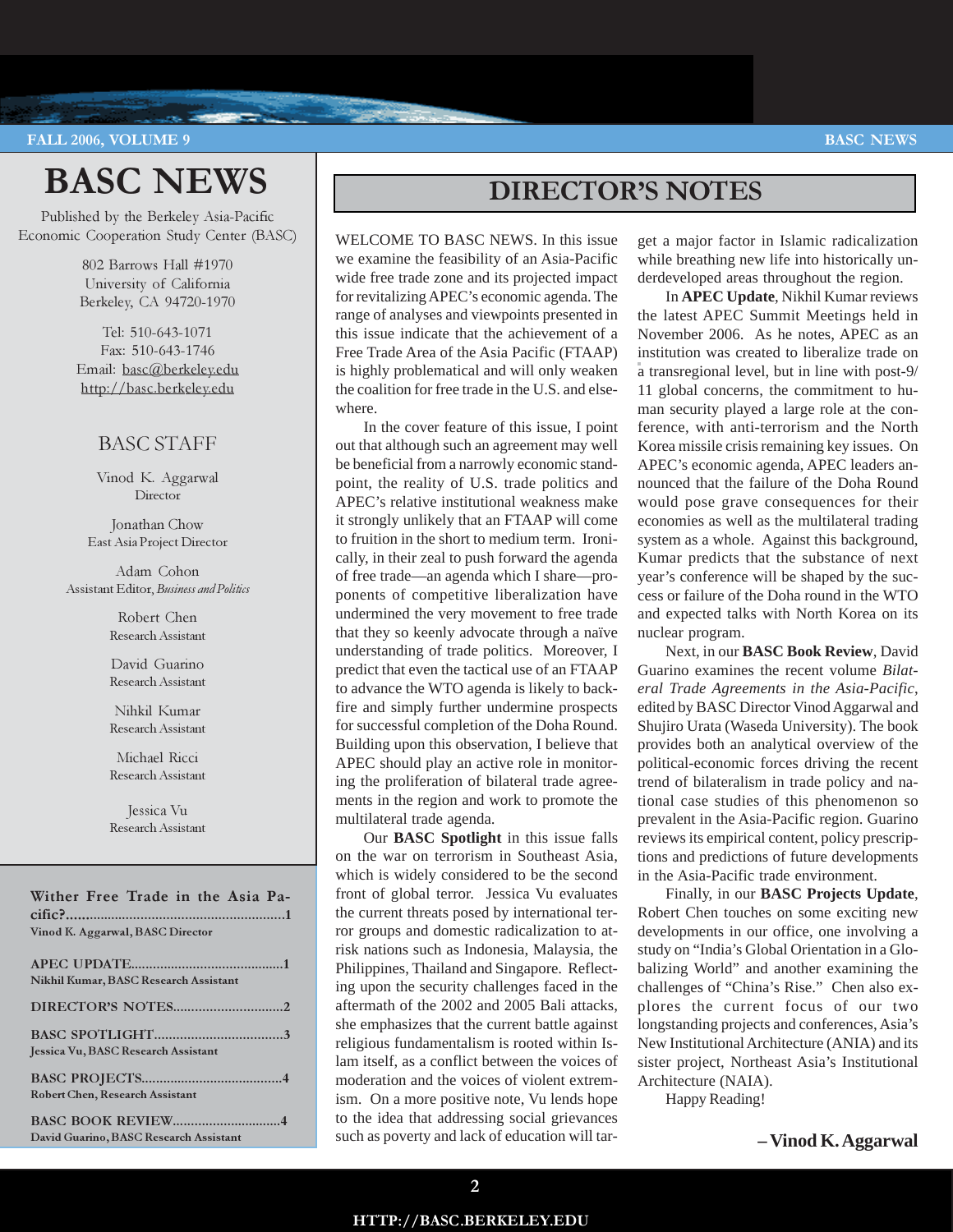# Southeast Asia: Winning the War on Terror?

# BASC SPOTLIGHT

**Company of the Company of the Company of the Company of the Company of the Company of the Company of the Company of the Company of the Company of the Company of the Company of the Company of the Company of the Company of** 

by Jessica Vu BASC Research Assistant

THE WAR ON TERROR hit Southeast Asia on October 12, 2002, shaking the idyllic Bali landscape with a series of bomb blasts that killed nearly 200. Only two years later, terror struck again, this time targeting the Australian embassy in Jakarta. And in 2005, the third and most recent wave of attacks exploded in the same shocking fashion in Bali, throwing Indonesia and President Megawati Sukarnoputri to the very forefront of battle against violent extremism.

But by no means was the threat limited to Indonesia. Neighboring states and worldwide leaders quickly recognized that once again, terrorism understood no boundaries and respected no sovereign government. For a region normally slow to action, the attacks symbolized a cold awakening for Southeast Asian governments to confront a problem that had been brewing for years.

In the Philippines, the government faced a longstanding rebellion involving the Moro Islamic Liberation Front (MILF) fighting a violent insurgency in the southern party of the country. Meanwhile, the deadly Abu-Sayyef, a shadowy criminal network with strong linkages to Al-Qaeda, continued to expand upon its terrorist training and recruitment operations throughout the southern Philippines.

As for Malaysia and Indonesia, a number of fundamentalist separatist movements such as the Free Aceh Movement (GAM) and the Kumpulan Mujahidin Malaysia (KMM) emerged as threats, but the most worrisome concern lay in Jemmah Islamiyah (JI), whose presence had been deeply felt across the region. Widely believed to be the brainchild behind the Bali attacks, JI commanded strong linkages to the Al-Qaeda network and continued to build upon its capabilities to inflict widespread damage on soft and hard targets. While seeking to expand its influence, JI had attempted to form ties with the Pattani United Liberation Organization (PULO), an ethnic minority Muslim separatist group engaged in a militant struggle in Thailand. Even in Singapore, an expansive network of Al-Qaeda sleeper cells was discovered plotting multiple attacks on Western targets on its soil in early 2002.

The escalation of Islamic militancy and the spread of fundamentalist theology, fueled by the expanding influence of international terrorist groups upon indigenous separatist movements, symbolized a new kind of challenge to governments in Southeast Asia. The ability of terrorist groups to fearlessly strike into the heartland while causing damaging ripple effects for tourism and global investment sectors exposed further political and economic vulnerabilities. Together these new developments symbolize a worrisome threat to peace and prosperity to the region.

If discussion among academic circles proves correct, that the new Islamic Reformation is just awakening, then now is an excellent time for secular governments to join Muslim spiritual leaders in pushing for change in the right direction.

With the stability and vibrant economic activity of the Asia-Pacific now suddenly under attack, many leaders reacted firmly and swiftly. After his visit to Bali, Indonesian Vice President Hamzah Haz announced, "Whoever the terrorists are, Muslims or non-Muslims or even Muslim clerics, there will be no mercy for them." Philippine President Gloria Macapagal Arroyo likewise declared, "Let us not allow ourselves to be cowed into submission by those who seek to terrorize us."

Yet how can Southeast Asian governments combat terrorism effectively, without appearing to be a servant to Western interests? Throughout Malaysia and Indonesia, both majority Muslim states, and Thailand, Singapore, and the Phillipiness, which are home to sizeable minority Muslim communities, fighting the war on terror must not be equated with fighting Islam. Sympathy toward Palestine in its perpetual conflict with Israel and opposition to the U.S. war in Iraq, widely perceived as anti-Islam, is strongly felt among many Muslims here.

Often political leaders themselves are forced to confront electoral opposition from radical Islamic political parties. Therefore a fundamental challenge lies in how to combat the rise of homegrown terrorism and ideological fanatacism without alienating the population's support.

It is not only domestic opinion that drives the spirit of counter-terrorist operations in the region. The role of moderate Muslims who despise terror and violence will be instrumental in fighting radical elements. In the past, the voices of moderation from former Malaysian Prime Minister Anwar Ibrahim and the current leader Abdullah Ahmad Badawi have proven that they are even more powerful than the fundamentalists in drowning out violence and extremism. In working within Islamic institutions to strengthen the influence of moderate religious clerics and leaders, governments can seize upon a valuable opportunity to support moderate forces in the battle to eliminate extremism.

Moreover, if discussion among academic circles proves correct, that the new Islamic Reformation is just awakening, then now is an excellent time for secular governments to join Muslim spiritual leaders in pushing for change in the right direction.

Meanwhile, a number of other factors have made Southeast Asia an environment easily exploited by terrorist groups. Loosely regulated financial sectors ease the transfer of funds between terror groups and front organizations and charities, whereas porous borders lacking adequate security checkpoints facilitate the movement of criminals and terrorists. In many areas, especially the Philippines where soldiers far outnumber the police, inadequate security resources prevent a full-on crackdown on the insurgency. Weak legal systems have also hindered efforts to prosecute arrested terrorists, evidenced in the failure of the Indonesian government to imprison the alleged leader of Jemmah Islamiyah

Article continued on page 5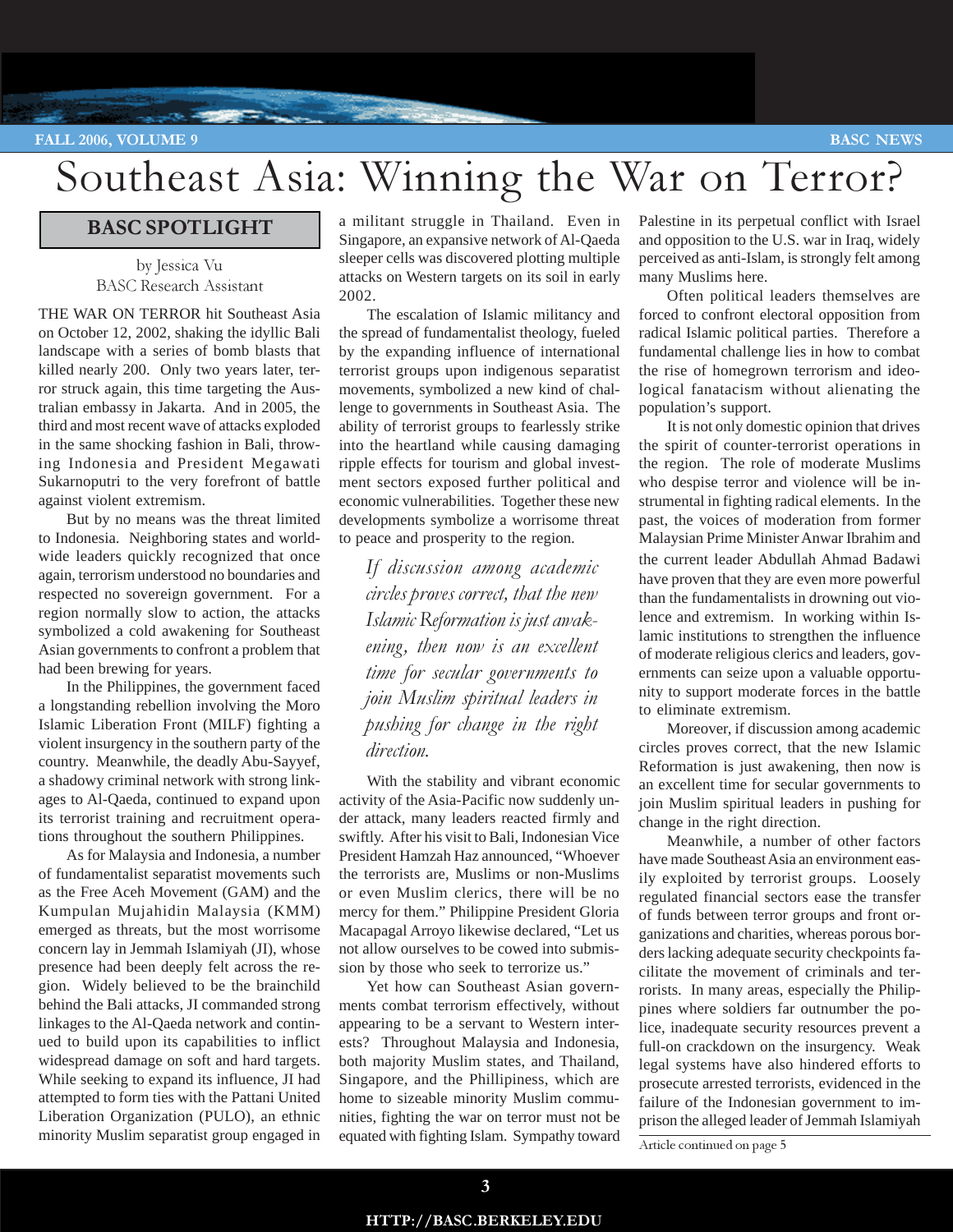#### BASC BOOK REVIEW

**The Company's Company's Company's Company's Company's Company's Company's Company's Company's Company's Company's Company's Company's Company's Company's Company's Company's Company's Company's Company's Company's Company** 

by David Guarino BASC Research Assistant

# **Bilateral Trade Agreements in the Asia-Pacific***:* **Origins, Evolution, and Implications**, Edited by Vinod K. Aggarwal and Shujiro Urata, (New York, NY: Routledge).



## BASC PROJECTS

by Robert Chen BASC Research Assistant

BASC IS CURRENTLY WORKING on four projects involving the global political economy of Asia. Two of our projects, one on India and the other on China, look at two fast growing countries poised to become among the largest economies in the world. Our other two projects study Asia's institutional framework as a whole.

Two longstanding projects, *Asia's New Institutional Architecture* (ANIA) and its sister project, *Northeast Asia's Institutional Architecture* (NAIA), study whether regional and interregional mechanisms better institutionalize the increasing complexity of economic and security ties among the Asian states. This question has been in the minds of academics and policymakers as they tackle a changing world in the wake of the end of the Cold War, the Asian financial crisis, and the events of 9/11. As there has been little

#### THE PROLIFERATION OF PREFERENTIAL

trade agreements (PTAs) outside the multilateral system of the GATT/WTO represents a significant challenge to the institutional status quo of international commercial relations. While a few large regional agreements (e.g. the EEC) have not been out of place in the postwar period of trade liberalization, a much more recent phenomenon has been the rapid development of a proverbial 'noodle bowl' of bilateral trade accords. In no region is this trend more pronounced than in the Asia-Pacific. Hailed by some as a natural second-best to a sluggish multilateral apparatus, yet decried by others as inimical to more meaningful liberalization efforts, bilateralism is a contested issue for trade experts.

*Bilateral Trade Agreements in the Asia-Pacific* is an attempt to understand this movement in trade policy by asking three broad questions. First, what factors influenced the origins of such two-country agreements? Second, what patterns and trends can be seen in the evolution of trade bilateralism in the region over time? And lastly, what implications does this phenomenon carry for other modes

research done to integrate the analysis of security and economic changes in the region, ANIA and NAIA will provide a broader context that gives us theoretically informed policy insights. Both projects examine the evolution of new institutional architecture and community building in key functional areas, including trade, environment, energy, and security. However, NAIA focuses on the US, China, Japan, the Koreas, and Russia whereas ANIA looks at Asia as a whole.

In both projects, we will draw policy implications with attention to possible linkages among the key players across the functional issue areas. We believe that our scholarly efforts will give us a unique perspective on the types of institutional solutions that may be feasible in Asia. In doing so, our hope is to provide policymakers and analysts with an institutional road map for the future.

 For *India's Global Orientation in a Globalizing World,* BASC seeks to answer central questions concerning India's current and future pace of globalization. In particular, we are asking: How globalized is the India of toof trade relations and political relations more generally? The volume begins by providing an analytical and historical framework, and then extends analysis to various case studies of countries constitutive of this policy shift.

Article continued on page 5 Vinod K. Aggarwal's opening chapter provides an innovative theoretical treatment of bilateral trade policy from a larger politicaleconomy perspective, while John Ravenhill and Fukunari Kimura complement with context in their respective regional and economic analyses. Kimura gives the standard economic rationale behind PTAs, examining how the dissemination of production networks throughout the global economy comes to bear on choice of trade strategy. Ravenhill provides historical background on the region's trade governance with a focus on how the domestic climate affects policy choice and the interaction of such choices with the international institutional environment, in particular entities like APEC and the WTO. The rest of the book is dedicated to assessing the varieties and trends in trade policy approaches in the Asia-Pacific within this analytical space, providing

day compared to other states? What are the political dynamics - domestic and foreign - that have pushed Indian policymakers to expose and integrate the domestic economy into the global division of labor? What is the current state of reform in terms of liberalization? What are the prospects for further reform and globalization based on current policy trends and the political climate of India?

 Our final project is entitled *China's Rise,* which we are conducting in collaboration with David Kang at Dartmouth University. Observers have argued that the rise of China will upset the balance of power or increase chances for conflict. To the contrary, compared to 30 years ago, before China's rise, East Asia appears to be more stable than ever before. Through a set of papers, we explore the growing political and economic power of China. Specifically, *China's Rise* investigates the degree of China's economic sustainability, the evolution of institutions and governance in China, the impact China has had on regional institutions, and the effect that China has had on international relationships in the region.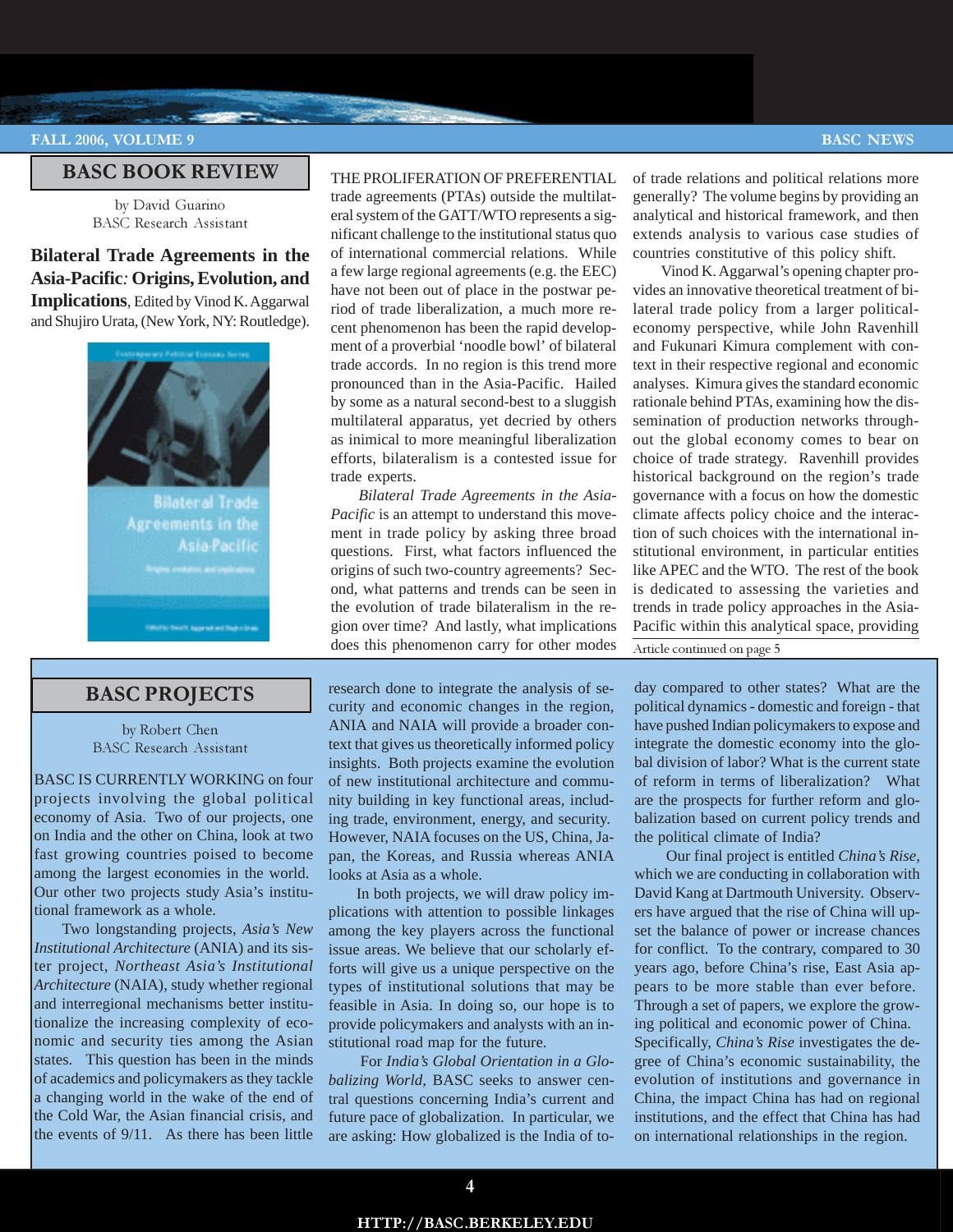## APEC UPDATE

**Contract Contract Contract Contract Contract Contract Contract Contract Contract Contract Contract Contract Contract Contract Contract Contract Contract Contract Contract Contract Contract Contract Contract Contract Contr** 

#### (Continued from page 1)

spread of HIV/AIDS by pledging to increase awareness of the diseases and methods to control their proliferation.

One of the main advantages of this year's summit was the opportunity provided for word leaders to hold bilateral meetings on the sidelines. President George W. Bush privately met with Chinese President Hu Jintao about the North Korean issue and the future of six-party talks, and he also discussed Russia's bid to join the WTO with Russian leader Vladimir Putin. In addition, China and Australia announced that they would be creating a working group on clean coal technology.

John Howard, the Prime Minister of Australia, steered some of the conference's attention toward global warming, stating that it is intertwined with security but that carbon emissions trading can only succeed with the cooperation of all economies. The Prime Minister stressed the importance of technological advancement as the solution to global warming, urging countries to pursue alternatives to fossil fuels beyond turning to nuclear power.

As the leaders' summit in Hanoi drew to a close, much fanfare rested on Vietnam, the host country for this year's APEC summit and the newest rising star of the region. The Hanoi government garnered widespread praise from world leaders and international onlookers for the spectacular preparations made for the annual summit, which stood as Vietnam's largest international event to date.

The majority of next year's APEC conference will take place in Sydney, Australia, with a few meetings in the other Australian state capitals. Although the importance of security around the world has been stressed by APEC leaders, some officials expressed concern after seeing the Melbourne G20 protests over whether Sydney would be able to handle the expected demonstrations next September.

Undoubtedly, the substance of next year's conference will be shaped by the success or failure of the Doha round in the WTO and expected talks with North Korea on its nuclear program.

# BASC SPOTLIGHT

#### (Continued from page 3)

with a long-term jail sentence.

**CONTRACTOR** 

From a larger perspective, the region itself is characterized by a lack of institutionalization that in turn makes cooperation on security matters difficult, especially in intelligence sharing and coordination of enforcement efforts. Clearly the success of counterterror efforts will depend upon collaboration and participation from all of Southeast Asia's leaders.

This leads to one final root aspect of radicalism, witnessed in the challenge of poverty and the rise of resentment among the most impoverished inhabitants of the region. Among historically underdeveloped and economically neglected areas, widely-held discontent and resentment have added fuel to the fire of extremists. No doubt poverty is one of many factors in the rise of fundamentalism, but it is also among the most powerful, according to the Asia-Pacific Center for Security Studies. For many youths engaged in militant struggles, the only path to social advancement lies in a radical Islamic education, where their resentment is frequently exploited.

Alleviating such social ills lies in the expansion of avenues for educational opportunity and economic advancement. "The need for Muslim societies to address their internal social and political development has become more urgent than ever," Anwar Ibrahim has argued. In responding to this aspect of the war on terror, Southeast Asian leaders have welcomed U.S. support with open arms. In Indonesia alone, USAID developmental assistance has granted \$157 million directed toward a five-year plan of modernizing and reforming the country's education system.

Consequently there are many avenues for winning the war on terror in Southeast Asia, and some of them involve enhancing counterterrorist cooperation, improving police training, and targeting terrorist funding. But perhaps one of the simplest and most lasting solutions is to give the Muslim youth of the region a different kind of fuel for their spirit: a modern education and an opportunity for advancement and integration into society.

# BASC BOOK REVIEW

#### (Continued from page 4)

in-depth case studies of Japan, the US, China, South Korea, Malaysia, Thailand, Taiwan, Singapore, and Mexico – nine key actors in sum – with a concluding section on likely future scenarios.

The main strength of this volume lies in its careful integration of political and economic analysis, recognizing the particular negotiating environment that the Asia-Pacific region represents. The book is a far cry from orthodox economic analysis, rarely resorting to the sort of liberalization-cheerleading that is so common. Indeed, the only pure economic analysis of the book delivers a sustained attack to computable general equilibrium (CGE) modeling, the basic empirical tool for most economic arguments favoring PTAs. Rather, this volume correctly assesses the formation of trade relationships as equally political and economic in nature.

A particular strength is the primacy the authors give to the role of institutional factors in determining observed strategies. First and foremost, the rise of trade bilateralism is an institutional shift, away from the rulesbased multilateralism of the WTO and toward a more anarchic and spontaneous game of alliances geared toward building and sustaining global comparative advantage. The Asia-Pacific region is a particularly interesting arena for this to this due to the diversity of its actors: big and small, industrialized and developing.

In the end, focus is given to the potential for a Northeast Asian FTA (NEAFTA) among Japan, China, and Korea as the most likely outcome from the current torrent of bilateralism. The authors argue, however, that this outcome depends first and foremost upon the relative strengths of two other key institutions – the WTO and APEC.

All in all, this volume successfully illuminates the key factors driving the peculiar style of economic integration in the Asia-Pacific region, and in doing so contributes significantly to both the theoretical literature on the political economy of trade relations and the considerations for optimal trade policies.